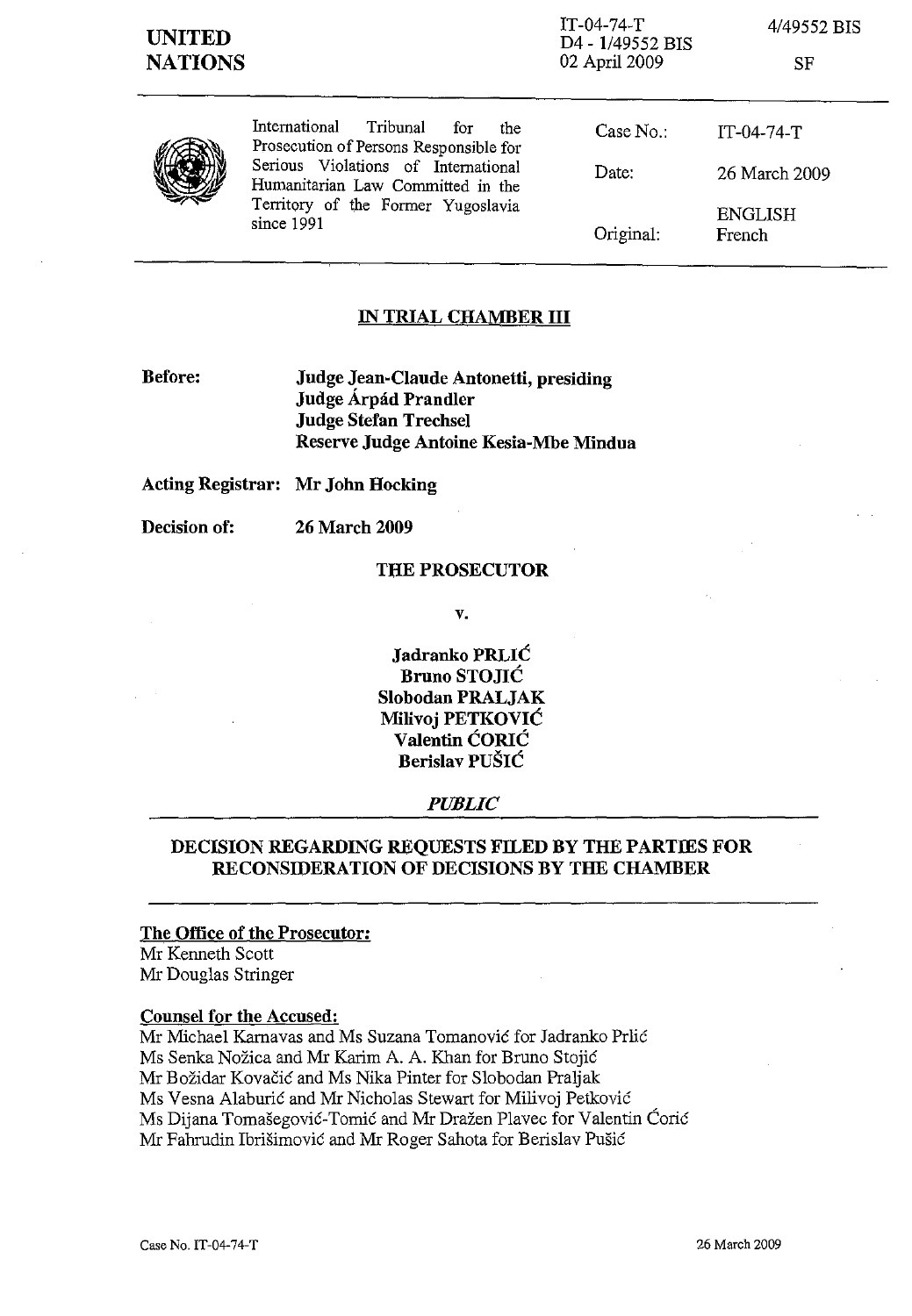**TRIAL CHAMBER III** ("Chamber") of the International Tribunal for the Prosecution of Persons Responsible for Serious Violations of International Humanitarian Law Committed in the Territory of the Former Yugoslavia since 1991 ("Tribunal"),

# *PROPRIO MOTU*

**CONSIDERING** that the Chamber has rendered numerous decisions in the present case dealing with requests for reconsideration of decisions rendered by the Chamber ("Requests for Reconsideration"), $\frac{1}{2}$ 

**CONSIDERING** that the Chamber has now observed a substantial increase in the number of Requests for Reconsideration; that these requests essentially deal with decisions on the admission of evidence rendered by the Chamber,<sup>2</sup> at times after several weeks, $3$  but also with any other decisions rendered by the Chamber, $4$ 

**CONSIDERING** that the Chamber deems it appropriate to recall that there is no provision in the Rules of Procedure and Evidence ("Rules") for Requests for Consideration; that they are the product of the jurisprudence of the Tribunal applied by the Chamber, and are admissible only under certain conditions,

**CONSIDERING** in fact that a Trial Chamber has the inherent power to reconsider its own decisions and that it may grant a request for reconsideration if the requesting

<sup>&</sup>lt;sup>1</sup> See for example, Decision on the Praljak Defence Motion for Reconsideration Regarding the Admission of Exhibit 3D 026S3, 16 March 2009; Decision on Bruno Stojic Motion to Reconsider the Decision of 7 January 2009; rendered confidentially on 3 March 2009; Decision on Jadranko Prlic's Request for Reconsideration of the Decision of 20 November 2008, rendered confidentially on 12 February 2009; Decision on Praljak Defence Request for Reconsideration or for Certification to Appeal the Order of 14 October 2008, 12 November 2008; Decision on Stojic Defence Request for Reconsideration, 4 November 2008.

<sup>&</sup>lt;sup>2</sup> See for example, most recently, Prosecution request for reconsideration of the rejection of Exhibits POSS07, POSS08, POSSll, POSSI2, and POSSI4 (Witness 2D-AB), 24 March 2009; *see* also Prosecution request for reconsideration of the rejection of Exhibit P10810 (Witness Stipo Buljan), 12 March 2009; Praljak Defence motion for reconsideration of the rejection of Exhibit 3D026S3 (Witness Milan Cvikl), 23 February 2009.

<sup>3</sup>*See* for example, Jadranko PrliC's Request for Reconsideration of the Order Admitting Evidence Regarding Witness Milan Cvikl, filed confidentially on 9 March 2009; Prosecution Motion to Admit Limited Excerpts of Exhibit P 10768 (Witness Milan Cvikl), 3 March 2009.

<sup>4</sup>*See* for example Bruno Stojic's Motion to Reconsider in Part the Trial Chamber's "Decision on Stojic Defence Motion to Add Exhibits to its 65 ter Exhibit List" dated 7 January 2009, with Annexes A and B, filed confidentially by Counsel for the Accused Bruno Stojić, 4 February 2009; Jadranko Prlić's Request for Reconsideration of the Decision on the Prlic Defence Motion to Add Exhibits to its 65 ter Exhibit List, filed confidentially on 30 January 2009.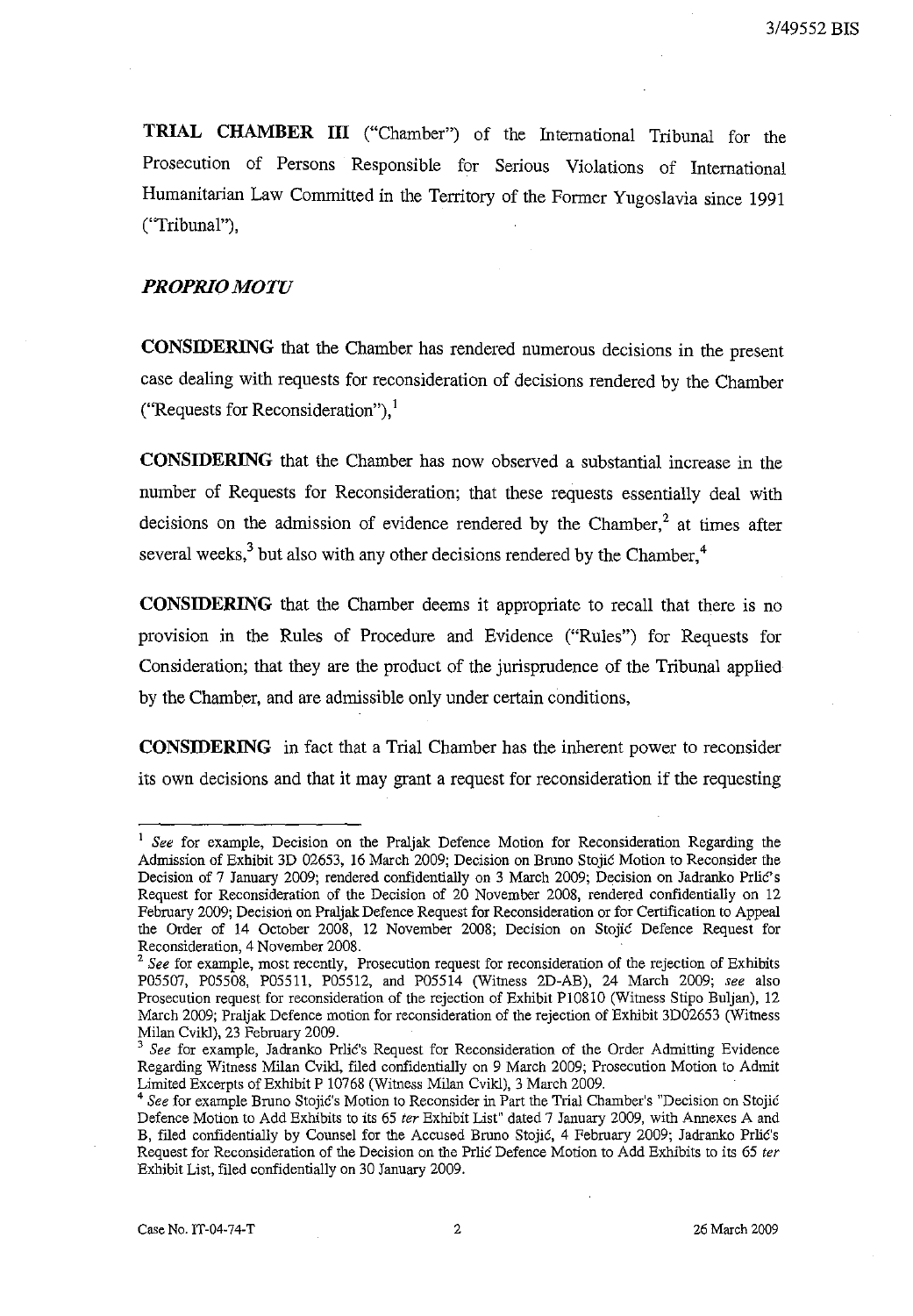party satisfies the Chamber of the existence of a clear error in the reasoning of the impugned decision or that particular circumstances, which may be new facts or new arguments,<sup>5</sup> justify its reconsideration in order to avoid an injustice,<sup>6</sup>

**CONSIDERING** that the Chamber further recalls that Requests for Consideration must not become a mechanism that is systematically used to redress the imperfections contained in the parties' motions or to challenge a decision of the Chamber and circumvent the rules of procedure governing certification to appeal decisions rendered by the Trial Chambers, which are provided for in Rules 73 (B) and (C) of the Rules,

**CONSIDERING** that the Chamber must ensure the expeditiousness of the trial, and holds that the complexity and scope of the present case demand that Requests for Reconsideration remain the exception and not the rule,

**CONSIDERING** that the Chamber therefore decides, by way of this decision, henceforth to place restrictions on Requests for Reconsideration so as not to further encumber the Chamber and not to obstruct the proper conduct of the trial,

**CONSIDERING** that the Chamber consequently decides as follows:

(I) the practice of the Chamber in respect of requests for the admission of evidence has been sufficiently established for the Chamber to decide that Requests for Reconsideration dealing with the admission of evidence are no longer admissible to the extent that they deal with errors attributable to the parties, $7$ 

(2) all other Requests for Consideration shall be filed within seven days of the filing of the impugned decision with the Registry,

*<sup>5</sup> The Prosecutor v. Stanislav Galie,* Case No. IT-98-29-A, Decision on Defence's Request for Reconsideration, 16 July 2004, pp. 3 and 4, citing *The Prosecutor v. Laurent Semanza,* Case No. ICTR-97-20-T, Trial Chamber III, Decision on Defence Motion to Reconsider Decision Denying Leave to CalI Rejoinder Witness, 9 May 2002, para. 8; *see* also the application of this standard by the *Prlie*  Chamber, Decision on Motion for Reconsideration Filed by the Prlic Defence, 15 July 2008.

*<sup>6</sup> The Prosecutor v. Stanislav Galie,* Case No. IT-98-29-A, Decision on Defence's Request for Reconsideration, 16 July 2004, pp. 3 and 4, citing in particular *The Prosecution v. Zdravko Mucic et al.,* Case No. *IT-96-21Abis,* Judgment on Sentence Appeal, 8 April 2003, para. 49; *The Prosecutor v. Popovic et al.,* Case No. IT-05-88-T, Decision on Defence Motion for Certification to Appeal Decision Admitting Written Evidence pursuant to Rule 92 *bis,* 19 October 2006, p. 4.

<sup>&</sup>lt;sup>7</sup> For example, when the requesting party has not put a document to a witness in court, that document is not admissible. A document is also not admissible in cases where the requesting party has failed to upload onto the e-court system the English translation of the document requested for admission, or